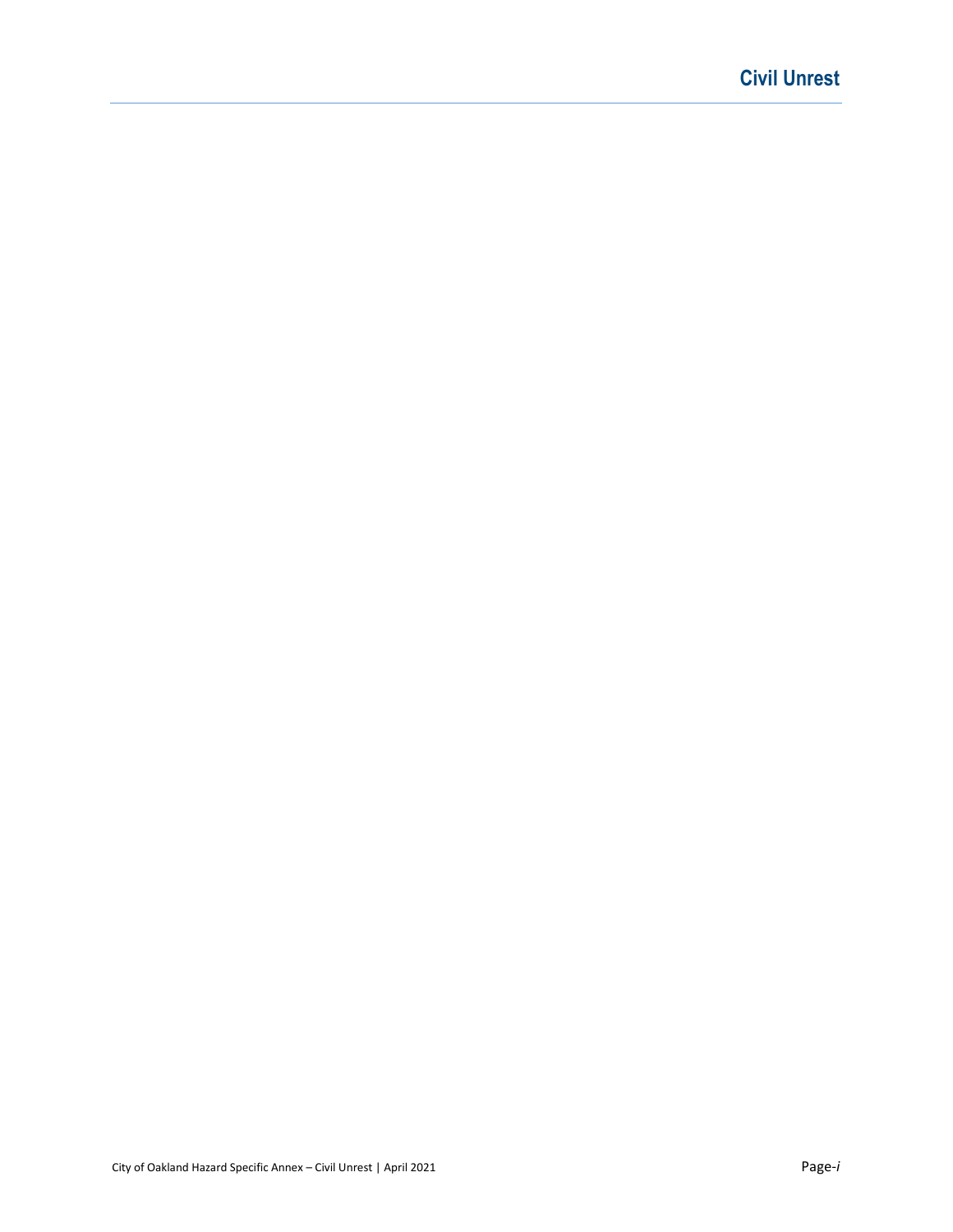# I. Purpose

The City of Oakland (City) Civil Unrest Annex to the Emergency Operations Plan (EOP) describes procedures that reduce or minimize loss of life, property, and the environment during times of civil unrest and facilitate restoration of order in a timely and effective manner.

# II. Situation and Assumptions

| <b>Frequency</b>                      | <b>Warning Lead</b><br><b>Times</b> | <b>Consequences</b>                                                                              | <b>Population/Area</b><br>at Risk |
|---------------------------------------|-------------------------------------|--------------------------------------------------------------------------------------------------|-----------------------------------|
| Medium<br>(Between 1<br>and 25 years) | Days to hours/<br>none              | High<br>(Moderate to high citywide impact. May require county,<br>state, or federal assistance.) | Medium                            |

### Table 1: Civil Unrest Threat Analysis

Table 1 shows the hazard analysis for civil unrest, as profiled in Section 2 of the EOP. Civil unrest, sometimes called civil disturbance or civil disorder, describes a circumstance when a group of people engage in a form of obstruction that may escalate into riots, sabotage, willful damage of property, and other forms of crime. Triggers may include racial tension, religious conflict, unemployment, a decrease in normally accepted level services, an increase in the normally accepted level of the cost of goods, or unpopular political actions such as war.

Civil disturbance can cause:

- Significant economic losses by either disrupting normal economic activities, loss of jobs, or property damage
- Death and injury to responders, protesters, as well as observers
- Looting and general vandalism
- Fire setting that can quickly spread due to slow response times of overwhelmed fire departments
- Transportation route disruptions/blockages that can make it difficult for uninvolved persons to leave the area and difficult for emergency response personnel to arrive

Long-term effects of civil unrest may include a local depressed economy, environmental damage, social disruption, and long-lasting animosity between contending groups.

As an epicenter for nationally recognized social change movements, Oakland has experienced a high number of demonstrations, including repeated incidents of civil unrest and public confrontations between police and citizens. Protests in Oakland have often resulted in damage to local businesses and public infrastructure, requiring the City to expend limited public funds on emergency response when protest activities have become violent. In 2014 – 15, Oakland spent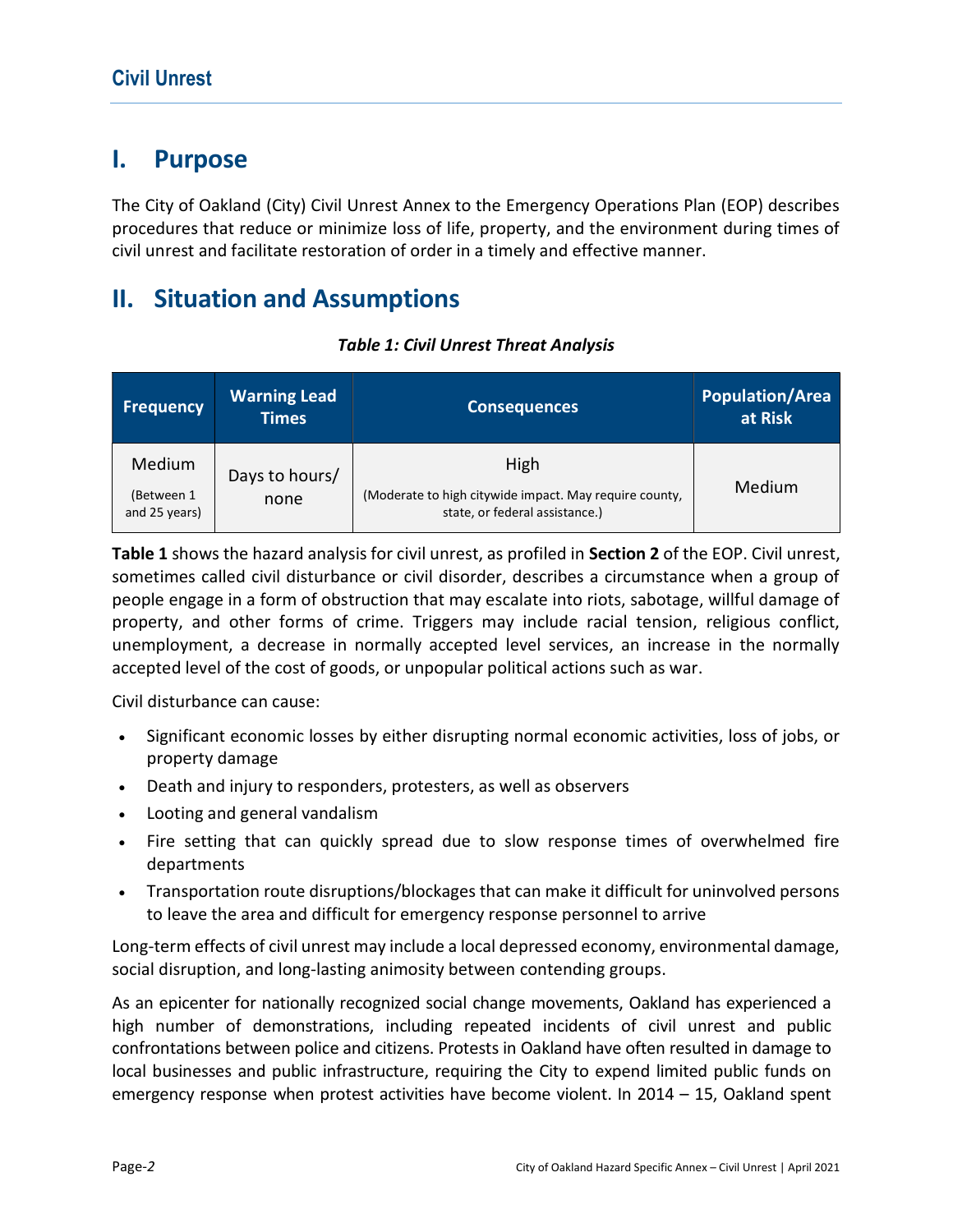more than \$5 million in officer overtime pay to address demonstrations in response to events in Ferguson and New York<sup>1</sup>. Since 2009, the City has activated its Emergency Operations Center (EOC) over 30 times to support or respond to planned or spontaneous protests, demonstrations, and civil unrest incidents. A selection of notable activations is summarized in Table 2.

| <b>Date</b>                                                    | <b>Action</b>                                          |
|----------------------------------------------------------------|--------------------------------------------------------|
| May 29 - June 3, 2020                                          | George Floyd Demonstrations                            |
| May 1, 2018                                                    | May Day Events                                         |
| May 1, 2017                                                    | May Day - General Strike                               |
| January 16, January 19,<br>January 20, and January<br>21, 2017 | MLK and Inaugural events                               |
| November 20 - 21, 2017                                         | 2016 Presidential Election                             |
| June 5, 2015                                                   | First Friday - Call For Action                         |
| May 19, 2015                                                   | Malcolm X Day - Call For Action                        |
| May 2, 2015                                                    | National Day of Action                                 |
| May 1, 2015                                                    | May Day                                                |
| January 15, 2015                                               | <b>MLK Weekend</b>                                     |
| November 14, 2014                                              | Ferguson Grand Jury                                    |
| October 22, 2014                                               | National Day to Stop Police Brutality (Occupy Oakland) |
| September 5, 2014                                              | Oakland-Urban Shield Protest                           |
| March 15, 2014                                                 | International Anti-Police Day                          |
| October 25, 2013                                               | Occupy Oakland Planned Protests (Anniversary Event)    |
| July 19, 2013                                                  | Operation Verdict (Zimmerman)                          |

Table 2: Notable EOC Activations for Protest, Demonstrations, and Civil Unrest

<sup>1</sup> 2016 Resilient Oakland Preliminary Resilience Assessment.

l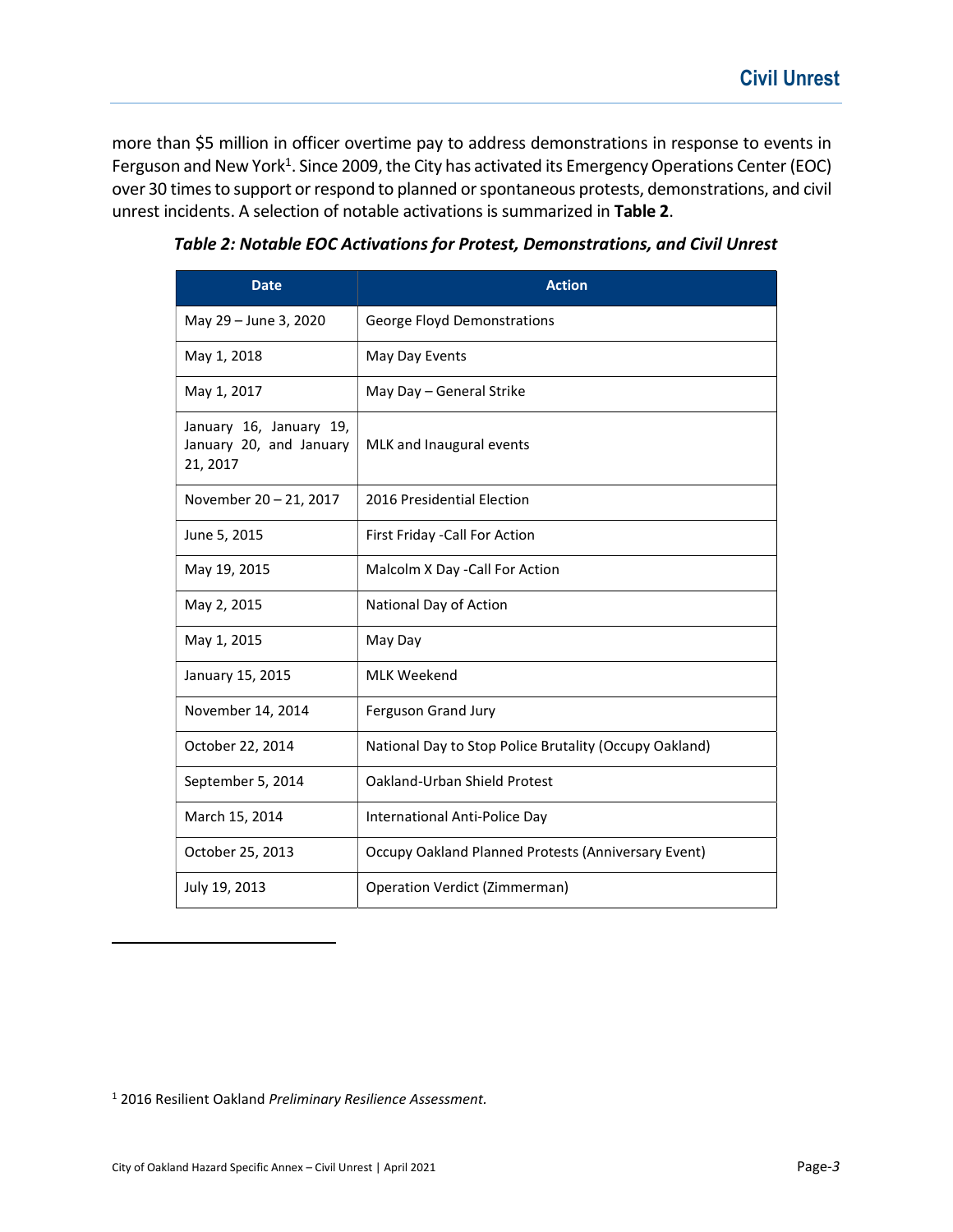## Civil Unrest

| <b>Date</b>                                            | <b>Action</b>                                             |
|--------------------------------------------------------|-----------------------------------------------------------|
| July 2, 2013                                           | <b>Occupy Oakland Planned Protests</b>                    |
| May 1-2, 2013                                          | May Day-March for Dignity and Resistance                  |
| October 26 - 27, 2012                                  | Occupy Oakland Planned Protests (Anniversary Event)       |
| May 1 - 2, 2012                                        | May Day-March for Dignity and Resistance                  |
| April 10, 2012                                         | Occupy Oakland Planned Protests (6 mo. Anniversary Event) |
| January 28-29, 2012                                    | Occupy Oakland                                            |
| January 7, 14, 21, 2012                                | <b>Anti-Police Protests</b>                               |
| September, October,                                    |                                                           |
| November, and                                          | Occupy Oakland                                            |
| December, 2011                                         |                                                           |
| June 12, 2011                                          | Mehserle Release Protest March/Rally                      |
| June $30 -$ July 1, July $6 - 8$ ,<br>December 3, 2010 | <b>Mehserle Trial</b>                                     |
| January 2009                                           | Oscar Grant shooting/Mehserle verdict (Civil Disturbance) |

### A. Assumptions

Refer to Section 1.4.2 of the Oakland EOP for overarching emergency management assumptions.

# III. Concept of Operations

The Oakland Police Department (OPD) is the lead agency for all civil unrest activities. Other city department and agencies are responsible for maintaining their own operations and services during such events and incidents. If the situation is beyond the capability of the City, additional resources may be called in using mutual aid agreements via the Operational Area as described in Section 4.15 of the Oakland EOP.

Operations in response to civil unrest are conducted in three phases:

- Preparedness covers normal readiness and the "warning" period. The warning period is the brief time period when the threat of a civil disturbance has been received or that small contained civil disturbance has begun.
- Response begins when notification of a major disturbance is received or observed.
- Recovery begins when response activities are under control and City leadership can start planning to return to normal operations.
- A. Initial Response Actions (First 24 Hours)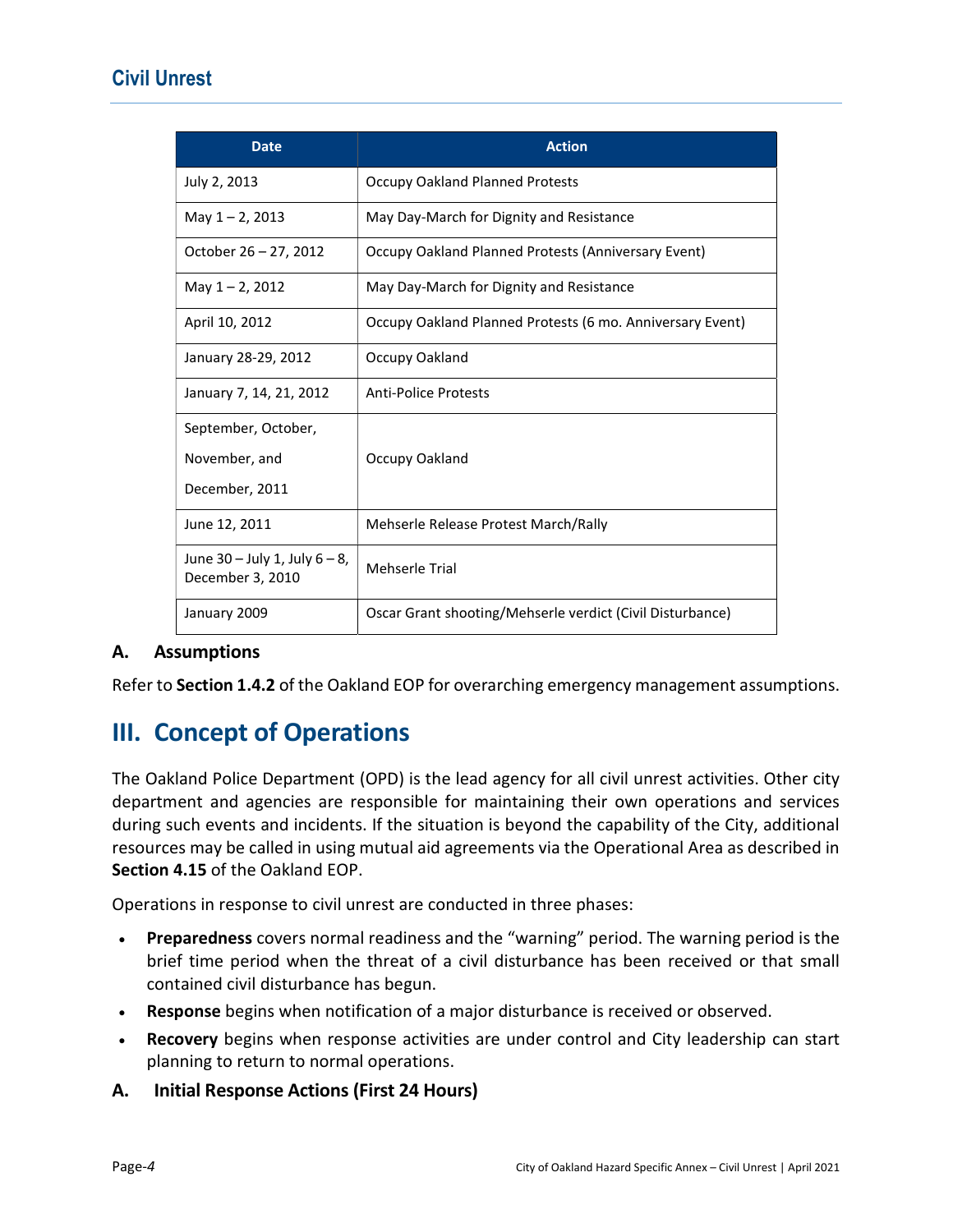Response objectives will be set by the Incident Commander. Based upon previous incidents, response objectives and priorities may include the following:

- Maintain officer safety
- Protect life
- Protect property
- Protect vital facilities
- Protect private businesses and residential homes
- Maintain public order and peace
- Uphold constitutional rights of free speech and assembly

The table below shows the initial response objectives for City following a civil unrest or civil disturbance incident:

| <b>Time</b>    | <b>Response Actions</b>                                                                                                         |  |  |
|----------------|---------------------------------------------------------------------------------------------------------------------------------|--|--|
|                | Establish staging area.<br>$\bullet$                                                                                            |  |  |
|                | Request mutual aid.<br>$\bullet$                                                                                                |  |  |
|                | Initiate communication with civil disturbance leaders.<br>$\bullet$                                                             |  |  |
|                | Establish inner and outer perimeter.<br>$\bullet$                                                                               |  |  |
| First 24 hours | Make announcement to disperse crowd.<br>$\bullet$                                                                               |  |  |
|                | Provide opportunity for non-violent persons to leave.<br>$\bullet$                                                              |  |  |
|                | Receive mutual aid officers.<br>$\bullet$                                                                                       |  |  |
|                | Provide ongoing security.<br>$\bullet$                                                                                          |  |  |
|                | Establish forces to:                                                                                                            |  |  |
|                | Demonstrate police presence<br>$\circ$                                                                                          |  |  |
|                | Direct traffic<br>$\circ$                                                                                                       |  |  |
|                | Conduct public notifications<br>$\circ$                                                                                         |  |  |
|                | Conduct detections, arrests, and use of force<br>$\circ$                                                                        |  |  |
|                | Make surgical arrests of individuals engaged in criminal activities<br>$\circ$                                                  |  |  |
|                | Assemble sufficient chemical agents and less-lethal impact munitions<br>$\circ$                                                 |  |  |
| First 24 hours | Assemble tactical negotiations team to negotiate with group leaders and<br>$\circ$<br>public speakers, and public announcements |  |  |
|                | Assemble and direct video teams to record temperament of participants<br>$\Omega$<br>prior to crowd formation                   |  |  |
|                | Monitor radio transmissions and record potential and actual crowd<br>$\circ$<br>situations                                      |  |  |
|                | Record crowd temperament and criminal activity, including lawful<br>$\circ$<br>assembly and failure to disperse                 |  |  |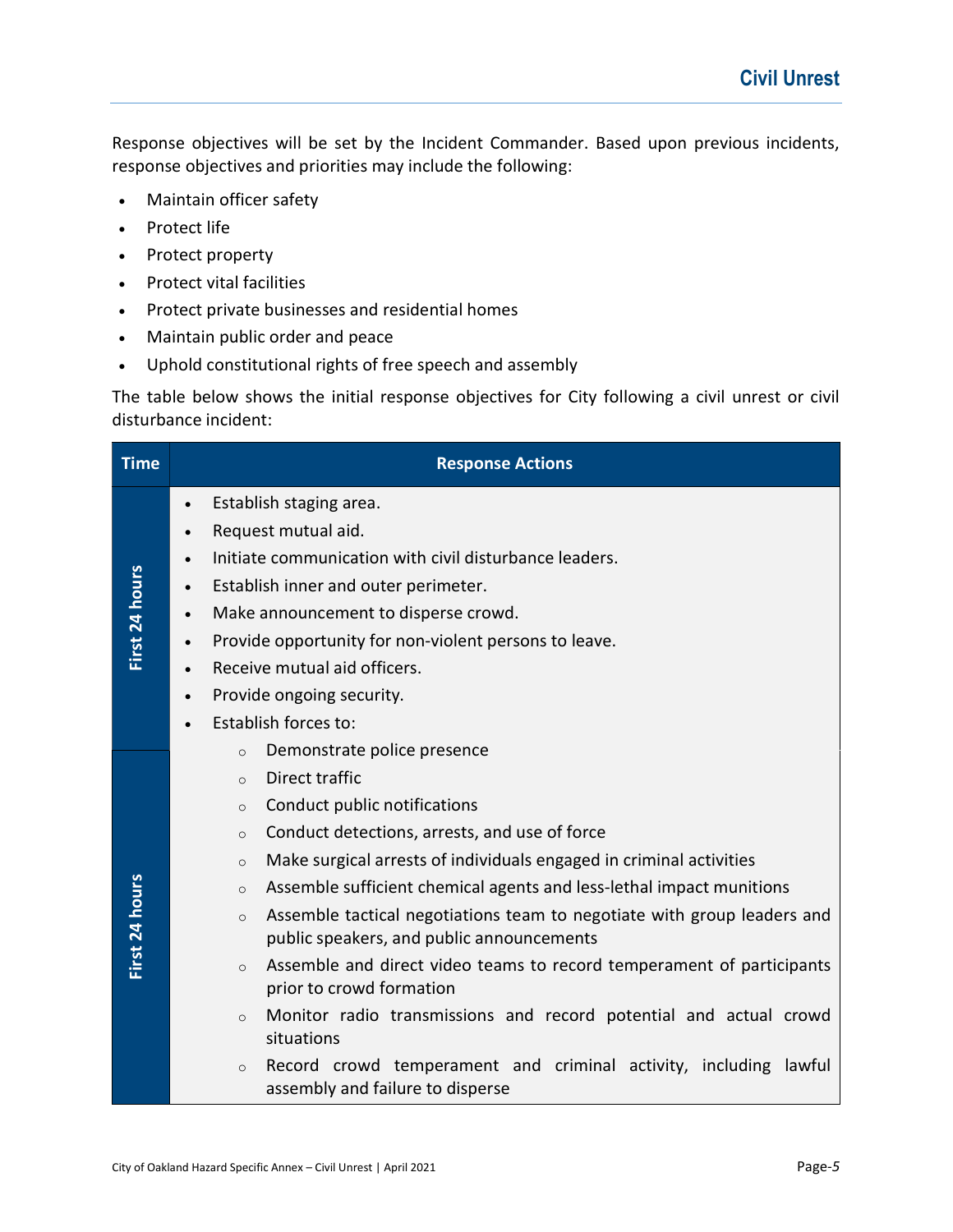# Civil Unrest

| <b>Time</b> | <b>Response Actions</b>                                                                                           |
|-------------|-------------------------------------------------------------------------------------------------------------------|
|             | Provide specific narration of activity being filmed<br>$\circ$                                                    |
|             | Recover/collect physical evidence<br>$\circ$                                                                      |
|             | Conduct surveillance and share potential threat information with<br>$\circ$<br>commander                          |
|             | Obtain air support<br>$\circ$                                                                                     |
|             | Obtain support to transport arrestees to designated confinement facilities<br>$\circ$                             |
|             | Maintain situational awareness:                                                                                   |
|             | Identify location(s) of activities<br>$\circ$                                                                     |
|             | Number of participants<br>$\circ$                                                                                 |
|             | Activities of participants<br>$\circ$                                                                             |
|             | Direction of movement of participants (if applicable)<br>$\circ$                                                  |
|             | Access and routes to command post(s)<br>$\circ$                                                                   |
|             | Maintain statistical data and send to EOC Planning and Intelligence Section.<br>Sample data may include:          |
|             | Number of individuals arrested<br>$\circ$                                                                         |
|             | Number of citations<br>$\circ$                                                                                    |
|             | Use of force<br>$\circ$                                                                                           |
|             | Weapons recovered<br>$\circ$                                                                                      |
|             | Property damage<br>$\circ$                                                                                        |
|             | Assign a representative to work with on-scene media.                                                              |
|             | Identify and coordinate with hospitals to provide care, including providing care for<br>individuals under arrest. |
|             | Manage fire and reduce potential fire threats.<br>$\bullet$                                                       |
|             | Obtain security escorts as needed.                                                                                |

As the first 24-hour period concludes, the Incident Commander will continue to perform the above functions and make adjustments as necessary.

During a civil unrest the following functions will be critical and will be supported by established Emergency Support Functions (ESFs), annexes to the EOP: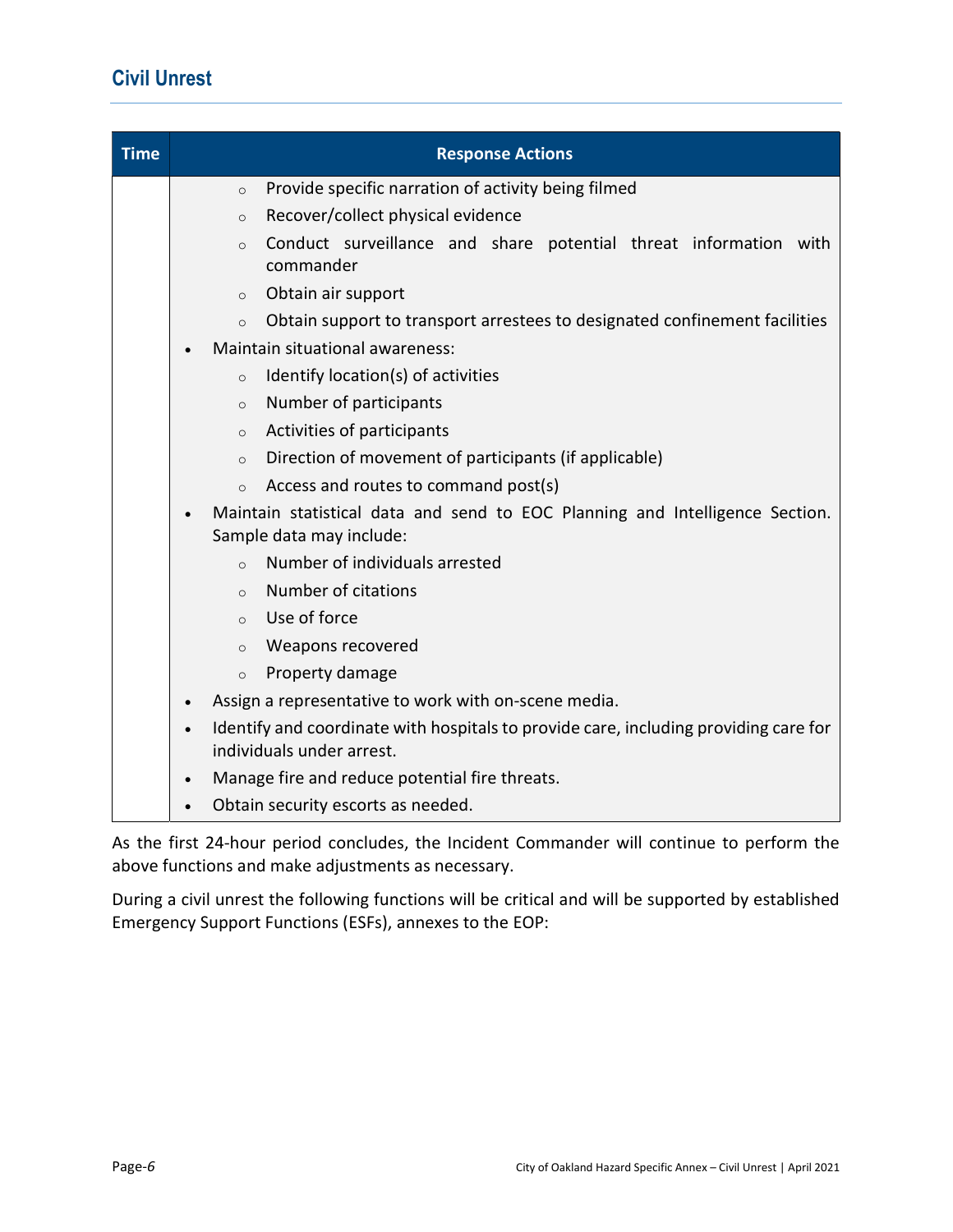| <b>Functions</b>                                                                   | <b>Incident Conditions</b>                                                                                                                                                                         |
|------------------------------------------------------------------------------------|----------------------------------------------------------------------------------------------------------------------------------------------------------------------------------------------------|
|                                                                                    | City resources will be used to protect the public and<br>$\bullet$<br>secure the area where the civil unrest is occurring.                                                                         |
| <b>Public Safety and Security</b><br>(ESF #13 - Law Enforcement)                   | City law enforcement and emergency management<br>$\bullet$<br>officials may be quickly overwhelmed by the number of<br>law violators.                                                              |
|                                                                                    | If the City resources are overwhelmed, resources will be<br>$\bullet$<br>requested from the Operational Area and the state to<br>assist with public safety and security in the City of<br>Oakland. |
| <b>Protect Property and Critical</b><br><b>Facilities</b>                          |                                                                                                                                                                                                    |
| (ESF# 13 - Law Enforcement and<br>ESF #3 - Public Works and<br>Engineering)        | City resources will be used to protect public property<br>and critical facilities.                                                                                                                 |
| <b>Crisis Management</b><br>(ESF #13 - Law Enforcement and<br>ESF #5 - Management) | For effective crisis management, a coordinated effort<br>$\bullet$<br>enforcement<br>between<br>law<br>and<br>emergency<br>management is critical.                                                 |
| <b>Public Information</b><br>(ESF #15 - Public Information)                        | City resources will be used for the initial transmission of<br>$\bullet$<br>public information following established protocols and<br>procedures.                                                  |
| <b>Casualty/Fatality Management</b><br>and Transportation                          | Casualty/fatality management and the transport of<br>$\bullet$                                                                                                                                     |
| (ESF #1 - Transportation and ESF<br>#8 - Public Health and Medical)                | injured and deceased victims is primarily an Alameda<br>County function.                                                                                                                           |
| <b>Restore and Maintain Order</b>                                                  | City resources will be used to restore and maintain<br>order after a civil unrest incident.                                                                                                        |
| (ESF# 13 - Law Enforcement and<br>ESF #5 - Management)                             | City personnel may need to be relieved if the incident<br>lasts for an extended duration or if the City personnel<br>are fully utilized in the response efforts.                                   |

# IV. Operational Roles and Responsibilities

The following describes roles and responsibilities specific to civil unrest activities. Primary agencies identified to lead each ESF are responsible for coordinating and/or delegating the activities of the ESF. Additional roles and responsibilities to support associated emergency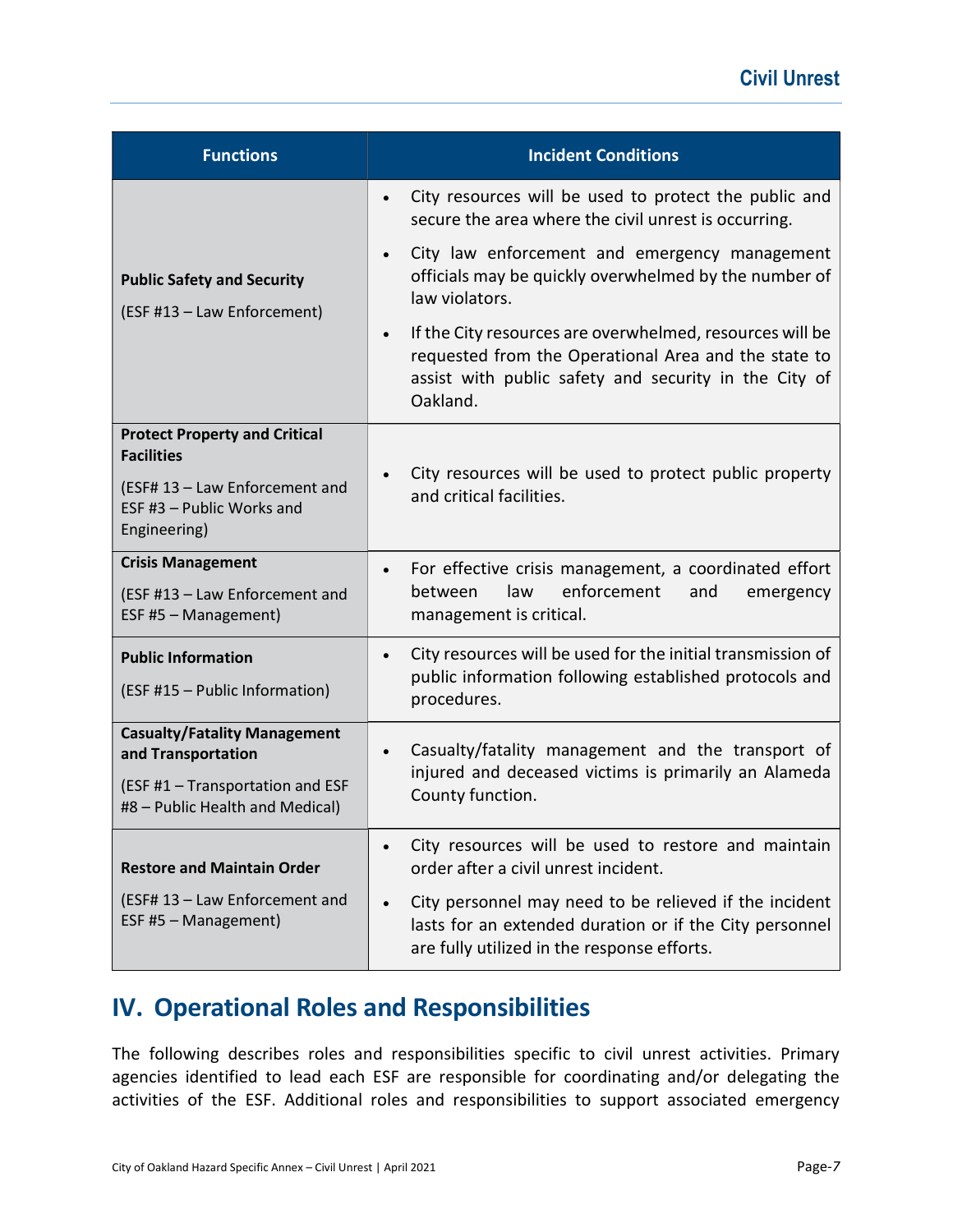response efforts are described in the specific ESFs. Additional ESFs may be activated to support the response as necessary.

### ESF #1 – TRANSPORTATION

#### Primary Agency: Oakland Department of Transportation

### Preparedness (Pre-event)

- $\Box$  Identify and inventory equipment that can be used to manage traffic and perimeter control.
- $\Box$  During the warning period, secure routes and put up barricades and secure or move transit and transportation facilities and equipment.

#### Response

- $\Box$  Determine which routes are available for emergency use.
- $\Box$  Maintain and repair damaged traffic control devices.
- $\square$  Establish a transportation plan for:
	- o Movement of personnel, supplies, and equipment to the EOC and field units
	- o Movement of individuals to medical facilities
	- o Movement of victims from the incident area
	- o Placement of barricades outside of the affected areas
	- o Detour routes around the impacted area
- $\Box$  Coordinate with ESF #13 Law Enforcement for the transportation of arrestees, victims, and response personnel.
- $\Box$  Coordinate with ESF #8 Public Health and Medical and the Emergency Functional Needs Coordinator (E-FNC) on the movement of populations with disabilities and others with access or functional needs from the incident area.

#### **Recovery**

- $\Box$  Assess damage to transportation infrastructure.
- $\Box$  Identify and repair transportation infrastructure.
- $\Box$  Complete required administrative and financial forms for reimbursement and to meet legal requirements.
- $\Box$  Participate in the After Action Report.

### ESF #3 – PUBLIC WORKS AND ENGINEERING

Primary Agency: Oakland Public Works Department

Preparedness (Pre-event)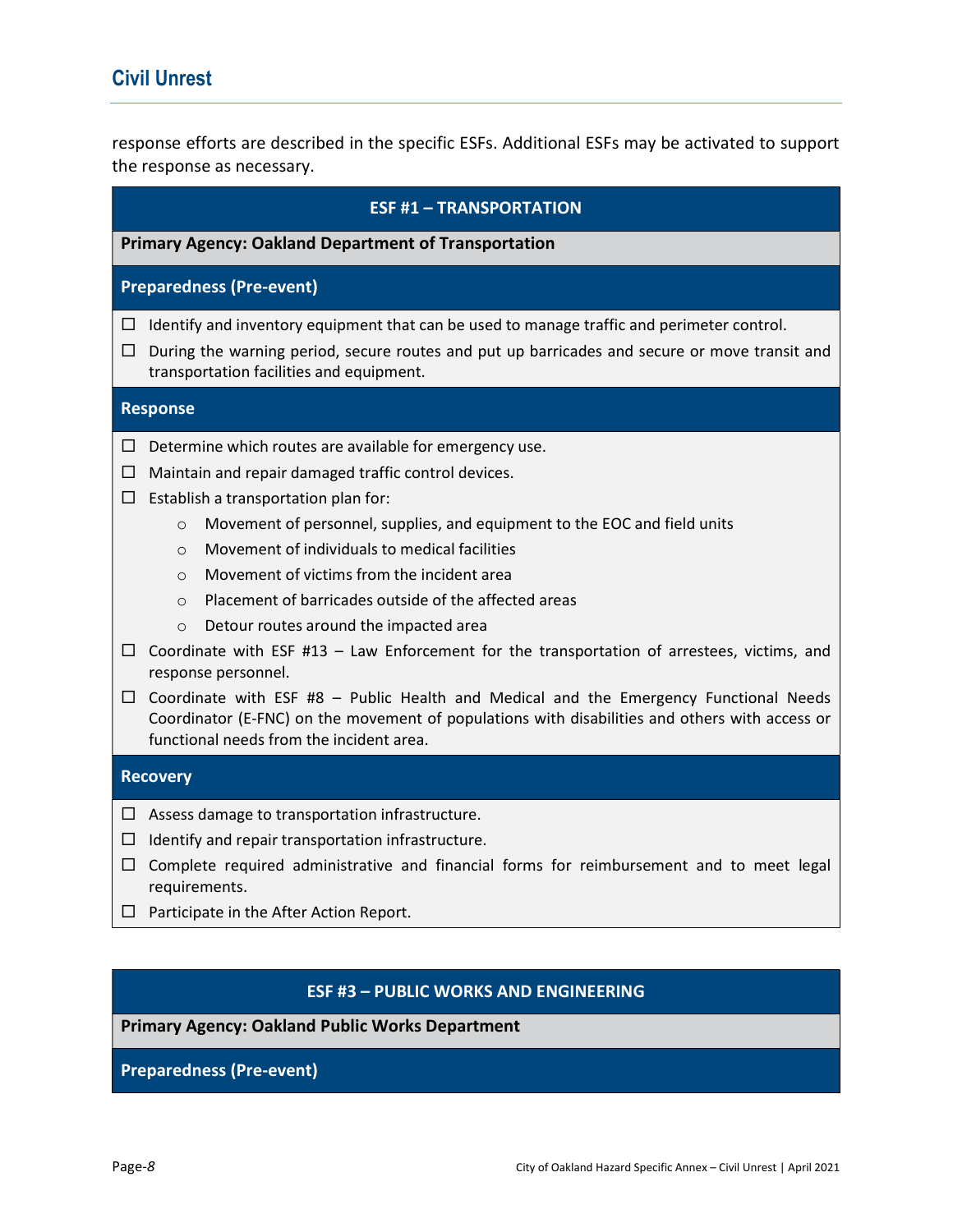|        | <b>ESF #3 - PUBLIC WORKS AND ENGINEERING</b>                                                                                       |
|--------|------------------------------------------------------------------------------------------------------------------------------------|
|        | <b>Primary Agency: Oakland Public Works Department</b>                                                                             |
| □      | During the warning phase, secure or relocate public works facilities, infrastructure, and equipment.                               |
| □      | Suspend any maintenance work in the areas that might be affected by the civil disturbance.                                         |
|        | <b>Response</b>                                                                                                                    |
| □      | Obtain and help OPD set up signs and barricades (such as traffic cones, pedestrian barriers, caution<br>tape, etc.).               |
| ⊔      | Assist OPD and Oakland Fire Department (OFD) to set up scene perimeters.                                                           |
| □      | Develop alternate work sites and evacuate personnel from potentially dangerous areas.                                              |
| □      | Report field conditions to EOC.                                                                                                    |
| ш      | Request police escort for all ESF #3 - Public Works and Engineering personnel performing response<br>actions in the affected area. |
| $\Box$ | Document damages assessments and estimates from field personnel.                                                                   |
|        | <b>Recovery</b>                                                                                                                    |
| ப      | Assess damage to public works infrastructure.                                                                                      |
| □      | Identify and repair damaged infrastructure.                                                                                        |
| $\Box$ | Complete required administrative and financial forms for reimbursement and to meet legal<br>requirements.                          |

 $\Box$  Participate in the After Action Report.

### ESF #4 – FIREFIGHTING

Primary Agency: Oakland Fire Department

Preparedness (Pre-event)

- $\Box$  Develop procedures for modifying firefighting tactics to fit civil unrest incidents.
- $\Box$  During the warning period, top off fuel tanks and order additional supplies.
- $\Box$  During the warning period, assign and bring on additional staff.
- $\Box$  Pre-deploy and stage resources as appropriate.

### Response

- $\Box$  Respond to emergency medical needs, fires, hazardous materials (HazMat), and other incidents that are a result of the civil unrest incident.
- $\Box$  Modify firefighting and EMS tactics to fit the incident.
- $\Box$  Set up relief and recall locations out of the civil unrest areas.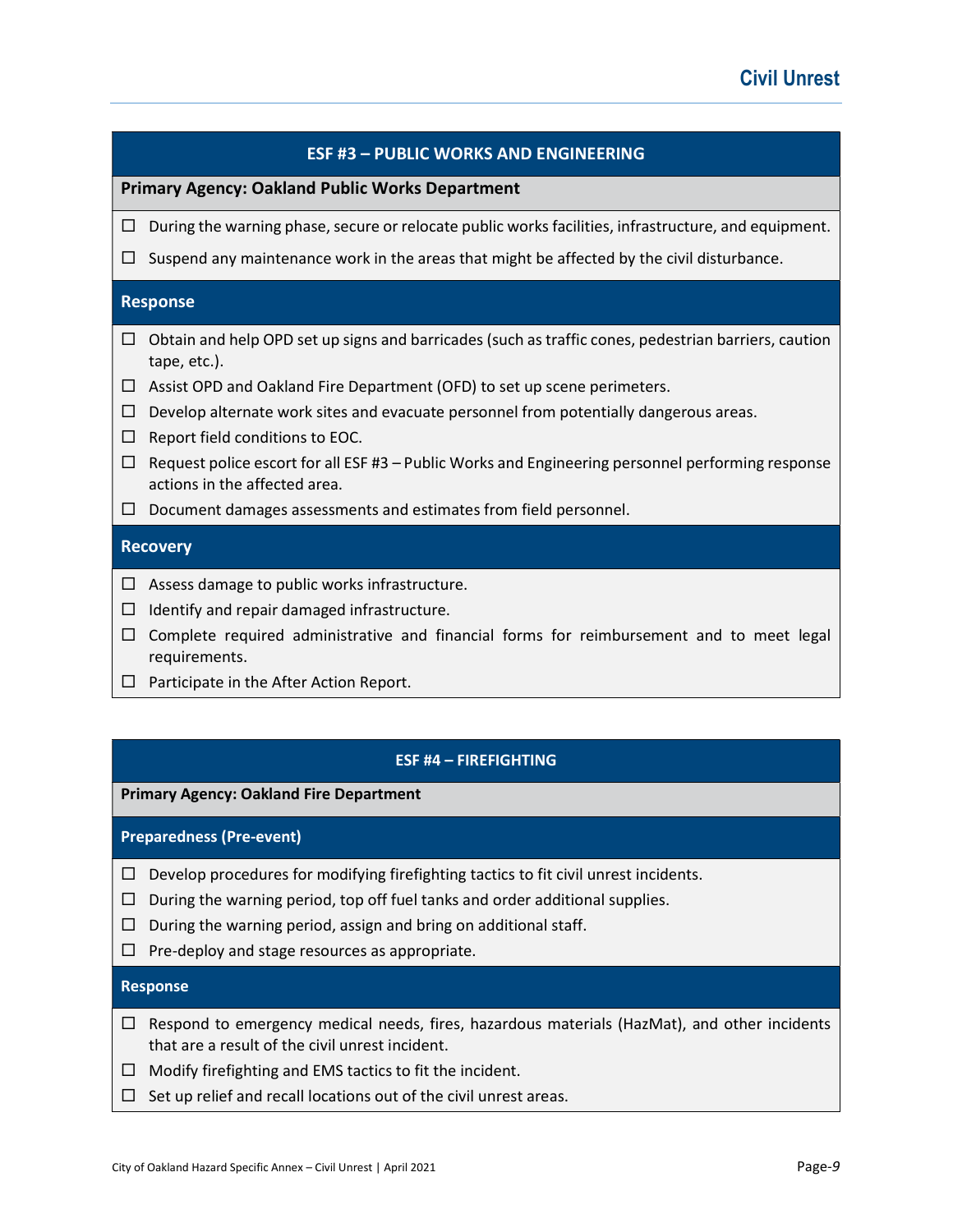### ESF #4 – FIREFIGHTING

- $\Box$  Utilize appropriate access routes as conditions change.
- $\Box$  Assess the ability to provide all non-emergency activities during a civil unrest incident.
- $\Box$  Request police escort for all ESF #4 Firefighting personnel performing response actions in affected areas.
- $\Box$  Lead HazMat Team response and/or support the Alameda County Explosive Ordinance Device (EOD) team/bomb squad if needed.

### **Recovery**

- $\Box$  Release excess personnel and equipment according to demobilization plan.
- $\square$  Document and provide damage assessments of City infrastructure to the EOC.
- $\Box$  Complete required administrative and financial forms for reimbursement and to meet legal requirements.
- $\Box$  Participate in the After Action Report.

### ESF #5 – MANAGEMENT

Primary Agencies: Emergency Management Services Division & City Administrator's Office

### Preparedness (Pre-event)

- $\Box$  Bring together relevant stakeholders to develop detailed standard operating procedures (SOPs) for how to respond to civil unrest.
- $\Box$  During the warning period, consider activating the EOC.
- $\Box$  During the warning period, conduct interagency/interdepartmental meetings to prepare for the incident.

#### Response

- $\Box$  Consider the need for a proclamation of a local emergency and work with the City Administrator and the City Council to obtain one if necessary.
- $\Box$  Establish and maintain reporting and coordination contact with cooperating jurisdictions and volunteer, county, regional, state, and federal agencies as appropriate.
- $\Box$  Keep the City of Oakland's elected officials and the City Council informed on current conditions, capabilities, and activities in the jurisdiction.
- $\Box$  Keep up-to-date information on situation and conditions posted in the EOC.
- $\Box$  Coordinate with ESF #17 Volunteer and Donations Management to activate Communities of Oakland Respond to Emergencies (CORE) volunteers as appropriate.
- $\Box$  Request assistance from the Operational Area as needed.
- $\Box$  Provide coordination for disaster recovery activities and agencies.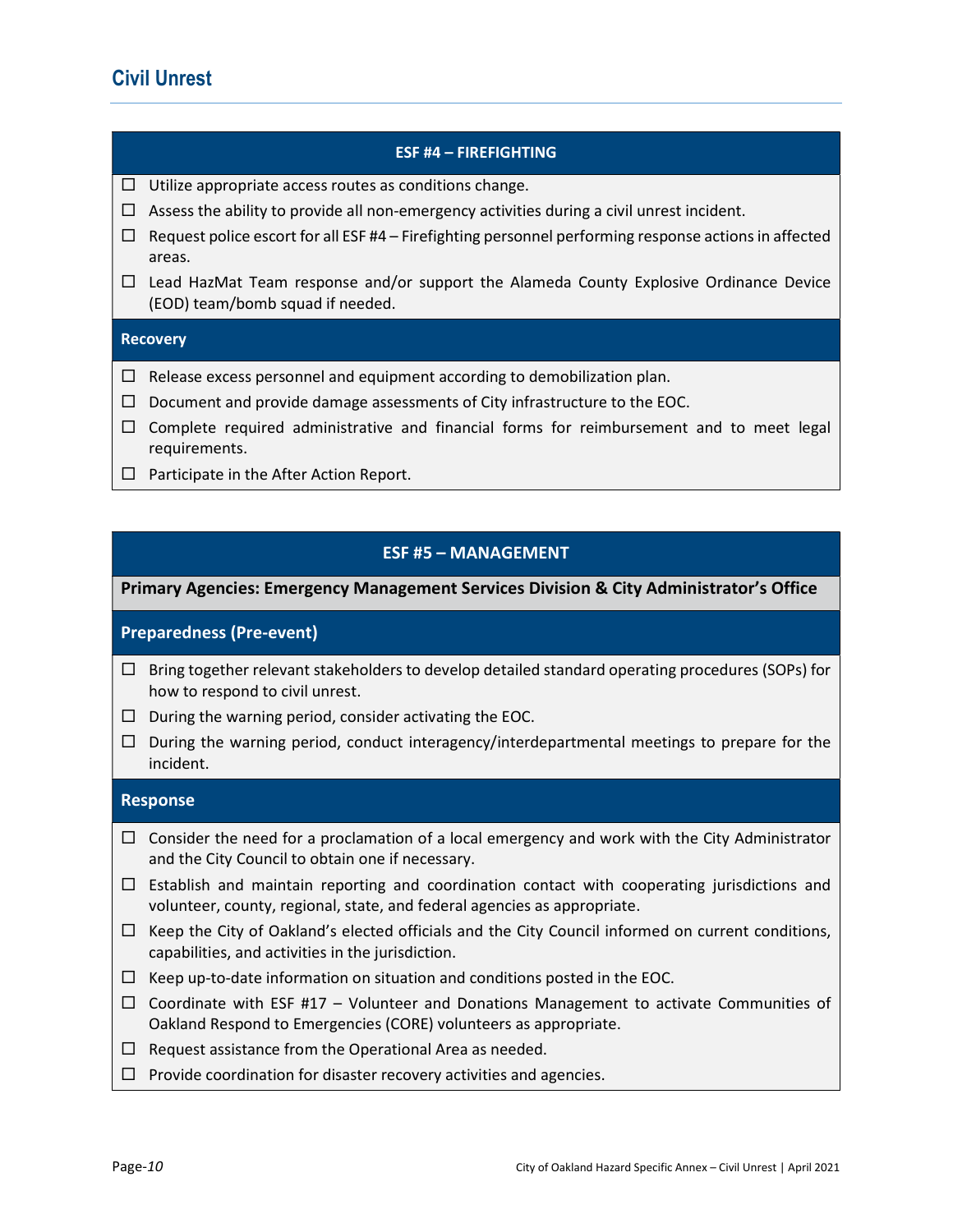### ESF #5 – MANAGEMENT

#### **Recovery**

- $\Box$  Coordinate the documentation of damage assessments with reporting agencies and develop a combined report.
- $\Box$  Provide coordination for recovery activities.
- $\Box$  Ensure all response and EOC personnel complete all required administrative and financial forms for reimbursement and to meet legal requirements.
- $\Box$  Facilitate post-incident analysis and conduct the After Action Report.
- $\Box$  Revise EOP and/or any annexes or procedures as necessary and informed by the incident.

### ESF #8 – PUBLIC HEALTH AND MEDICAL

#### Primary Agencies: Human Services Department & Oakland Fire Department

### Preparedness (Pre-event)

- $\Box$  Discuss how to modify EMS tactics and protocols to fit a civil unrest incident.
- $\Box$  During the warning period, top off fuel tanks and order additional supplies.
- $\Box$  During the warning period, assign and bring on additional staff.
- $\Box$  Pre-deploy and stage resources as appropriate.

### Response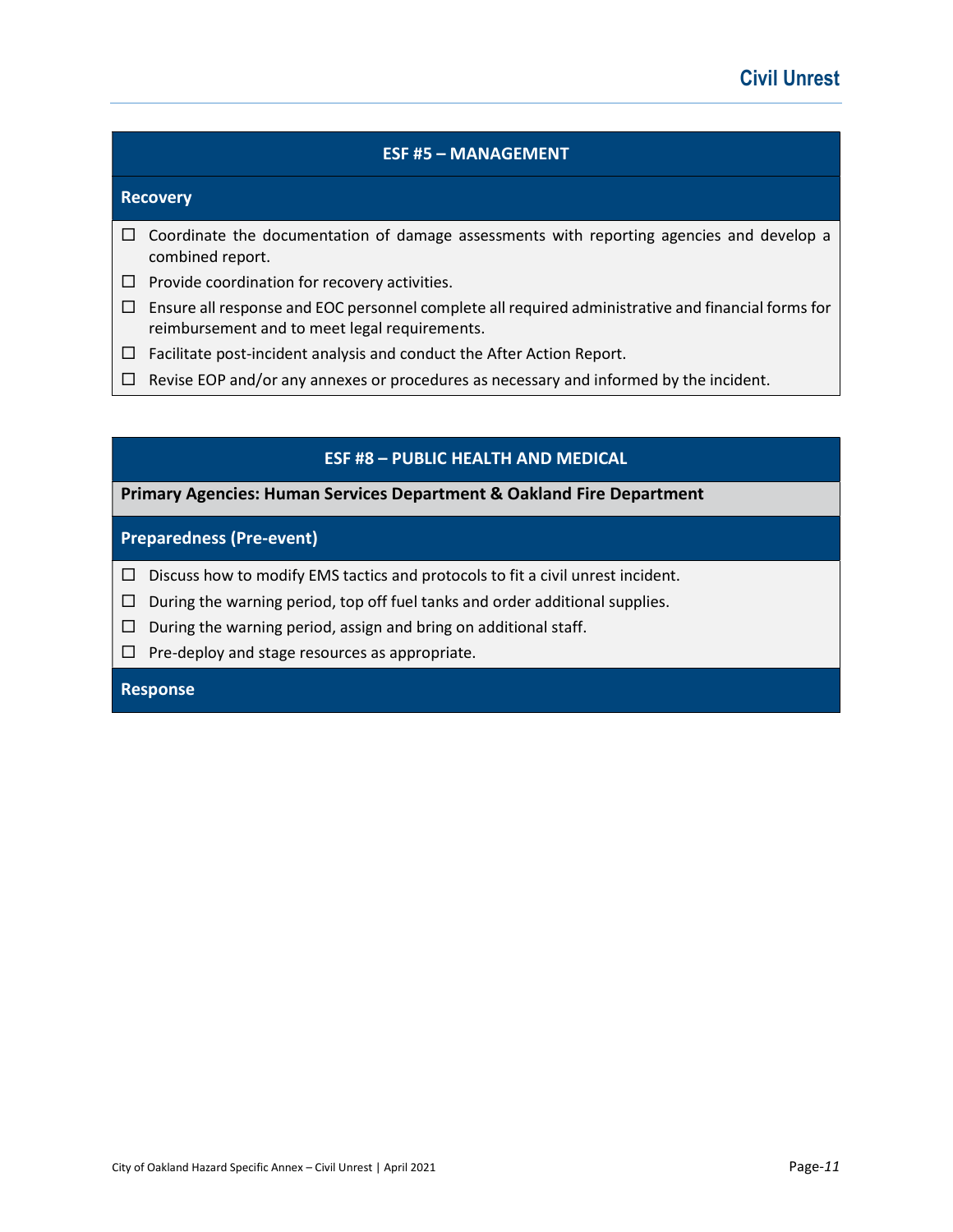### ESF #8 – PUBLIC HEALTH AND MEDICAL

 $\Box$  Establish and maintain operational awareness of Oakland public health and medical services through direct communications links with operational units (i.e., Incident Command in the field, hospitals, nursing homes, health care facilities, Department Operations Centers [DOCs], etc.) in the field and/or their appropriate coordinating entities.

- $\Box$  Provide primary coordination with Alameda County Health Care Services Agency.
- $\Box$  Request police escort for all ESF #8 Public Health and Medical personnel performing response actions in the affected area.
- $\Box$  Coordinate with Alameda County Health Care Services Agency for the implementation of the Operational Area Disaster Medical Health Plan and surge capacity plans, including assessments of immediate medical needs as well as the following activities:
	- o Provide on-scene triage, treatment, and stabilization in coordination with field units.
	- o Activate field treatment sites.
	- o Track patients transported through EMS.
	- o Assign patients to available hospital service in accordance with established protocols.
	- o Support surge implementation throughout the medical system.
	- o Request the National Disaster Medical System (NDMS) support if needed.
	- o Request the Medical Health Mutual Aid System activation through the Oakland EOC if needed.

#### **Recovery**

- $\Box$  Complete required administrative and financial forms for reimbursement and to meet legal requirements.
- $\Box$  Participate in the After Action Report.

### ESF #13 – LAW ENFORCEMENT

### Primary Agency: Oakland Police Department

### Preparedness (Pre-event)

- $\square$  Establish liaisons with the community.
- $\Box$  Develop specific plans, procedures, and general orders to address civil unrest.
- $\Box$  Obtain personal protective equipment (i.e., riot gear) and crowd control equipment and resources.
- $\Box$  Develop plans and procedures to support critical response functions in the incident area(s), such as fire suppression, and provide security for critical infrastructure, key resources, and facilities.

#### Response

 $\Box$  Establish an employee status reporting process and account for all employees on duty and standby.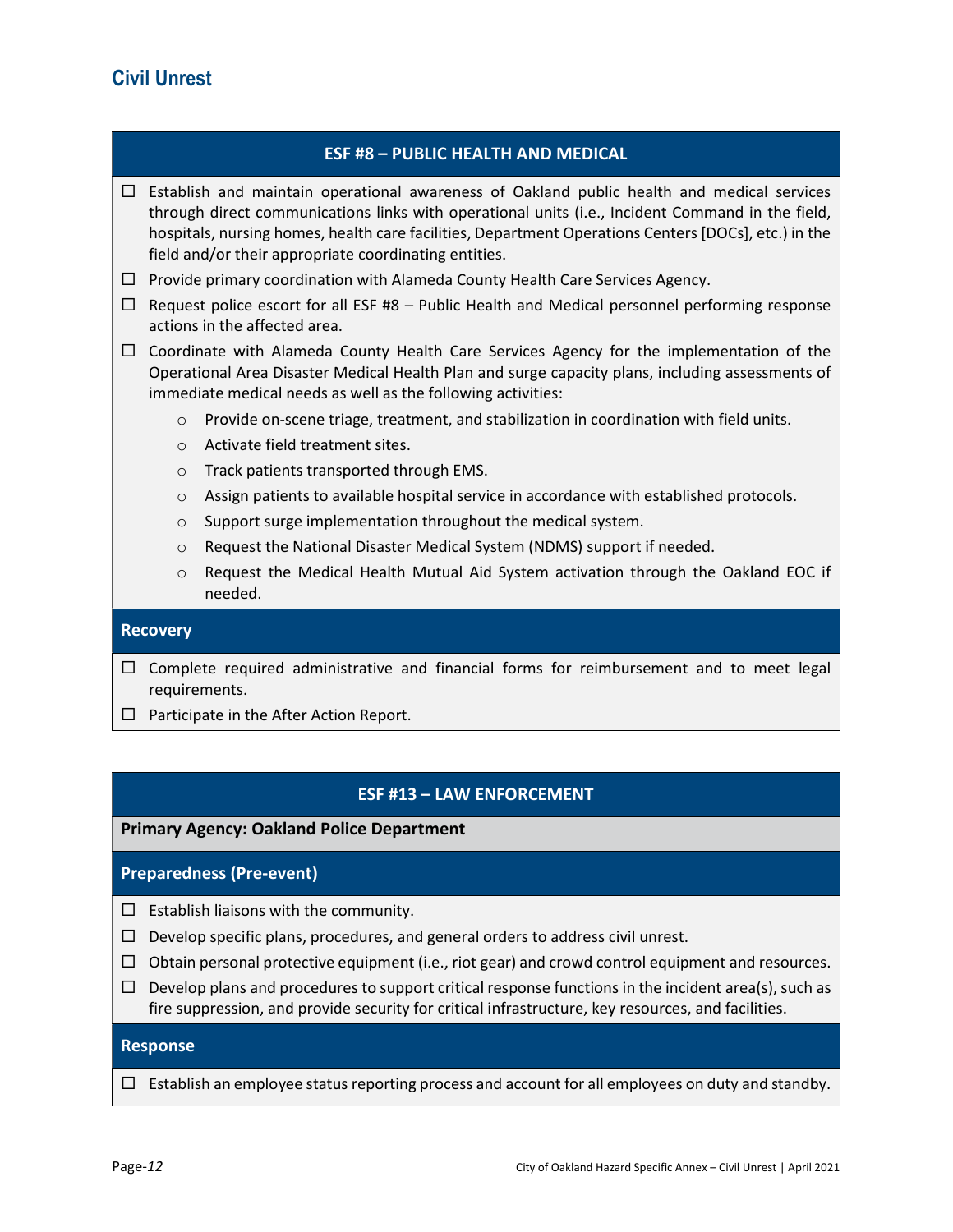|        | <b>ESF #13 - LAW ENFORCEMENT</b>                                                                                                                                                               |
|--------|------------------------------------------------------------------------------------------------------------------------------------------------------------------------------------------------|
| ப      | Assess the extent of the incident continually until resolution with respect to interagency<br>involvement and ability to maintain services.                                                    |
| ப      | Respond to and control the incident in accordance with department SOPs as outlined in the City of<br>Oakland Police Department Training Bulletin III-G: Crowd Control and Crowd Management.    |
| ப      | Assess situation for additional needs from supporting departments and/or other appropriate<br>agencies.                                                                                        |
| $\Box$ | Hold over watches as necessary.                                                                                                                                                                |
| $\Box$ | Establish traffic and perimeter control.                                                                                                                                                       |
| □      | Notify and deploy special officers and units.                                                                                                                                                  |
| □      | Provide safety escorts to all response personnel.                                                                                                                                              |
| □      | Notify the Regional Law Enforcement Mutual Aid Coordinator (Alameda County Sheriff) of<br>impending and/or actual need for law enforcement mutual aid.                                         |
| $\Box$ | Establish Unified Command with other affected jurisdictions as appropriate.                                                                                                                    |
| $\Box$ | Brief officers on the situation and arrest policy (refer to the City of Oakland Police Department<br>Training Bulletin III-G: Crowd Control and Crowd Management).                             |
| □      | Upon EOC activation, provide the Logistic Section with a list of needed supplies and resources.                                                                                                |
| □      | Upon EOC activation, provide the Planning and Intelligence Section with a list of resources deployed<br>in response to the incident.                                                           |
| $\Box$ | Communicate with critical facility owners/managers that may be affected by the incident. Develop<br>a plan to secure the facilities.                                                           |
| $\Box$ | In coordination with ESF #15 - Public Information, establish and maintain contact with the media<br>and provide public and protective action information and alert and warning as appropriate. |
| $\Box$ | In coordination with ESF $#3$ - Public Works and Engineering assess damage to department<br>resources and facilities.                                                                          |
| $\Box$ | In coordination with ESF $#1$ - Transportation, identify transportation concerns and methods of<br>resolving them.                                                                             |
| ⊔      | Maintain expenditure and time records for the Logistics and Finance and Administration Sections.                                                                                               |
| □      | Coordinate the use of emergent volunteers with ESF #17 - Volunteer and Donations Management.                                                                                                   |
|        | <b>Recovery</b>                                                                                                                                                                                |
| ப      | Release excess personnel and equipment according to demobilization plan.                                                                                                                       |
| ப      | Document and provide damage assessments of City infrastructure to the EOC.                                                                                                                     |

- $\Box$  Complete required administrative and financial forms for reimbursement and to meet legal requirements.
- $\Box$  Participate in the After Action Report.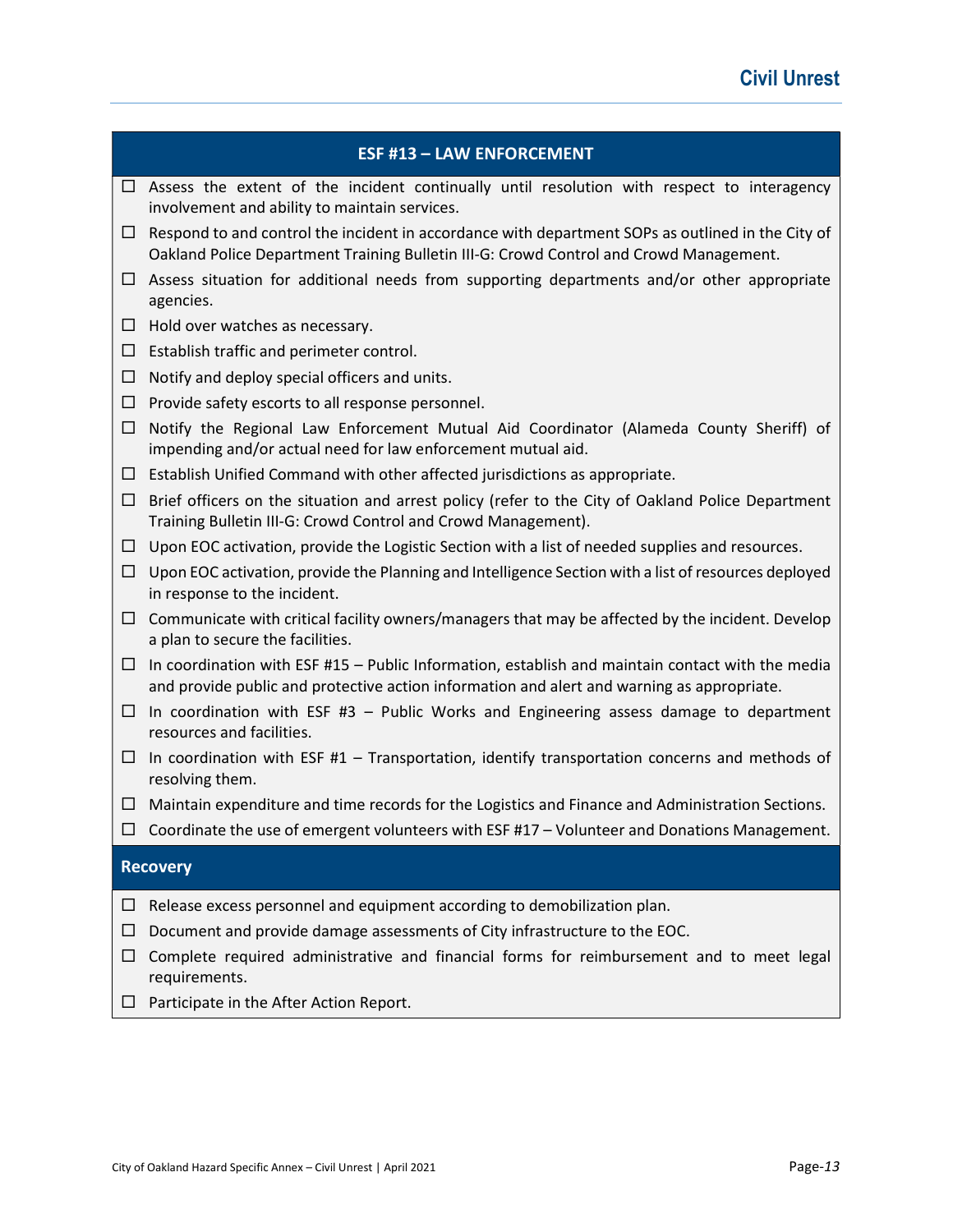### ESF #15 – PUBLIC INFORMATION

### Primary Agency: City Administrator's Office

### Preparedness (Pre-event)

- $\Box$  Develop messages and SOPs for civil unrest incidents.
- $\Box$  Provide information to 2-1-1 and other public information sources as described in established procedures.
- $\Box$  During the warning period, develop and release messages to the public on how to avoid the incident and how the City is responding.

### Response

- $\Box$  Activate the Emergency Public Information Team (EPIT).
- $\Box$  Prepare updates for the media on the incident including number of people arrested and actions taken by the City of Oakland to respond to the incident.
- $\Box$  Work with EOC leadership to develop verified fact sheets regarding the scope of the incident.
- $\Box$  Monitor broadcast media and use information to develop follow-up news releases and rumor control.

#### **Recovery**

- $\Box$  Complete required administrative and financial forms for reimbursement and to meet legal requirements.
- $\Box$  Participate in the After Action Report.

# V. Additional Information

### A. Types of Crowds and Mobs

- A crowd may be defined as a casual, temporary collection of people without a strong, cohesive relationship. Crowds can be classified into four general categories:
	- $\circ$  **Casual Crowd:** A casual crowd is merely a group of people who happen to be in the same place at the same time. Examples of this type of crowd include shoppers and sightseers. The likelihood of violent conduct is likely nonexistent.
	- $\circ$  **Cohesive Crowd:** A cohesive crowd consists of members who are involved in some type of unified behavior. Members of this group are involved in some type of common activity such as worshiping, dancing, or watching a sporting event. Although they may have intense internal discipline (e.g., rooting for a team), they require substantial provocation to arouse to action.
	- $\circ$  Expressive Crowd: An expressive crowd is one unified by a common commitment or purpose. Although they may not be formally organized, they are assembled as an expression of common sentiment or frustration. Members may wish to be seen as a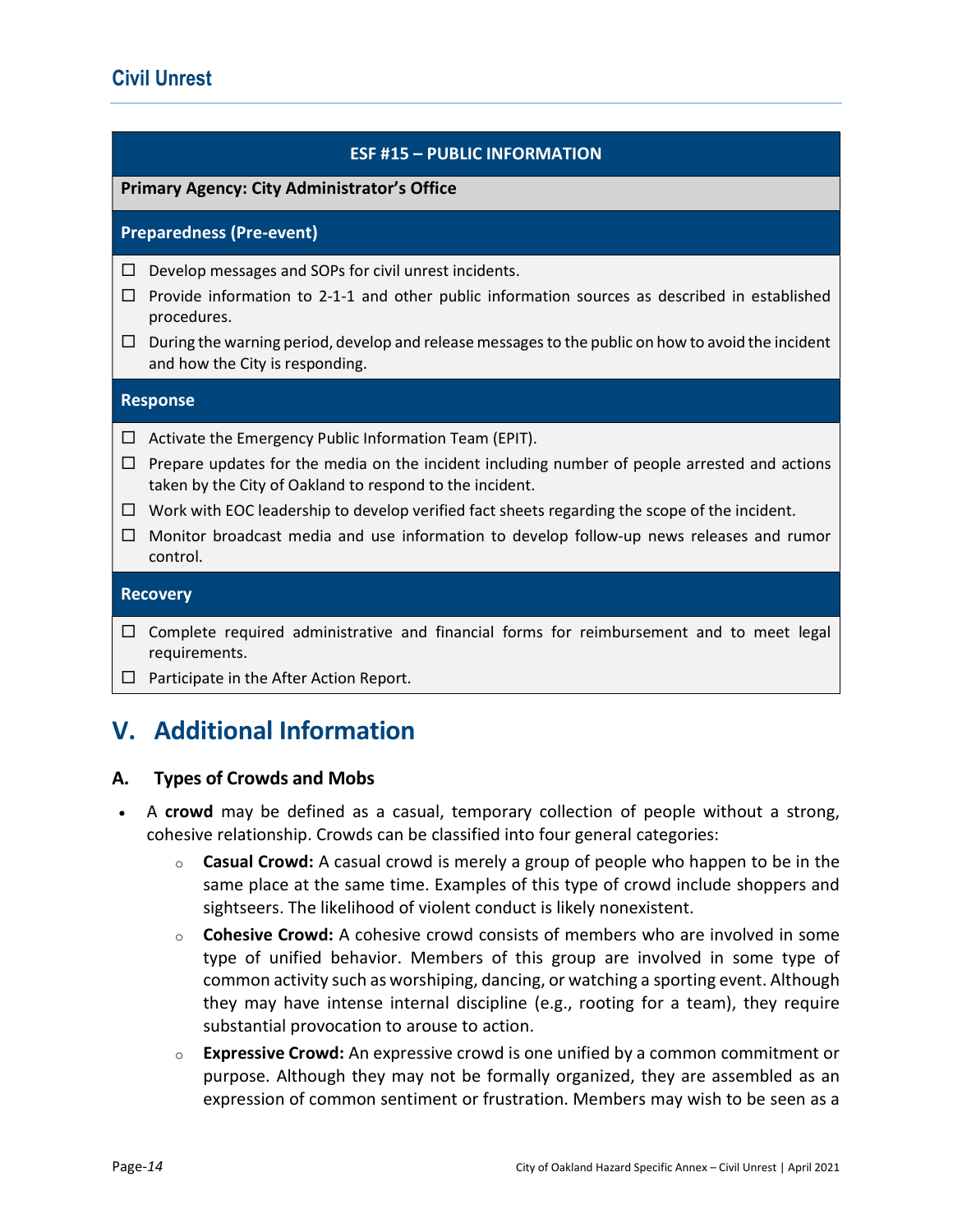formidable influence. An example of this type of crowd is a group assembled for a protest.

- $\circ$  **Aggressive Crowd:** An aggressive crowd is comprised of individuals who have assembled for a specific purpose. This crowd often has leaders who attempt to arouse the members or motivate them to action. Members are noisy and threatening and may provoke authorities. They tend to be impulsive and highly emotional and require only minimal stimulation to arouse them to violence. Examples of this type of crowd include demonstrations and strikers.
- A mob can be defined as a large disorderly crowd or throng. Mobs are usually emotional, loud, tumultuous, violent, and lawless. Like crowds, mobs have different levels of commitment and can be classified into four categories:
	- $\circ$  **Aggressive Mob:** An aggressive mob is one that may attack, riot, and/or terrorize. The object of violence may be a person, property, or both. An aggressive mob is distinguished from an aggressive crowd only by lawless activity. Examples of aggressive mobs are inmate mobs in prisons and jails, mobs that act out their frustrations after political defeat, and violent mobs at political protests or rallies.
	- $\circ$  Escape Mob: An escape mob is attempting to flee from something such as a fire, bomb, flood, or other catastrophe. Members of escape mobs may have significantly diminished capacity to reason and are generally impossible to control. They are characterized by unreasonable terror.
	- $\circ$  **Acquisitive Mob:** An acquisitive mob is one motivated by a desire to acquire something. Riots caused by other factors often turn into looting sprees. This mob exploits a lack of control by authorities in safeguarding property. Examples of acquisitive mobs would include the looting in South Central Los Angeles in 1992, or food riots in other countries.
	- $\circ$  Expressive Mob: An expressive mob is one that expresses fervor or revelry following a sporting event, religious activity, or celebration. Members experience a release of pent up emotions in highly charged situations. Examples of this type of mob include the June 1994 riots in Canada following the Stanley Cup professional hockey championship, European soccer riots, and those occurring after other sporting events in many countries, including the United States.

Although members of mobs have differing levels of commitment, as a group they are far more committed than members of a crowd. As such, a "mob mentality" sets in, which creates a cohesiveness and sense of purpose that is lacking in crowds. Thus, any strategy that causes individual members to contemplate their personal actions will tend to be more effective than treating an entire mob as a single entity.

# VI. Policies

The following agreements, procedures, plans, and guidelines apply to the execution of the Civil Unrest Annex: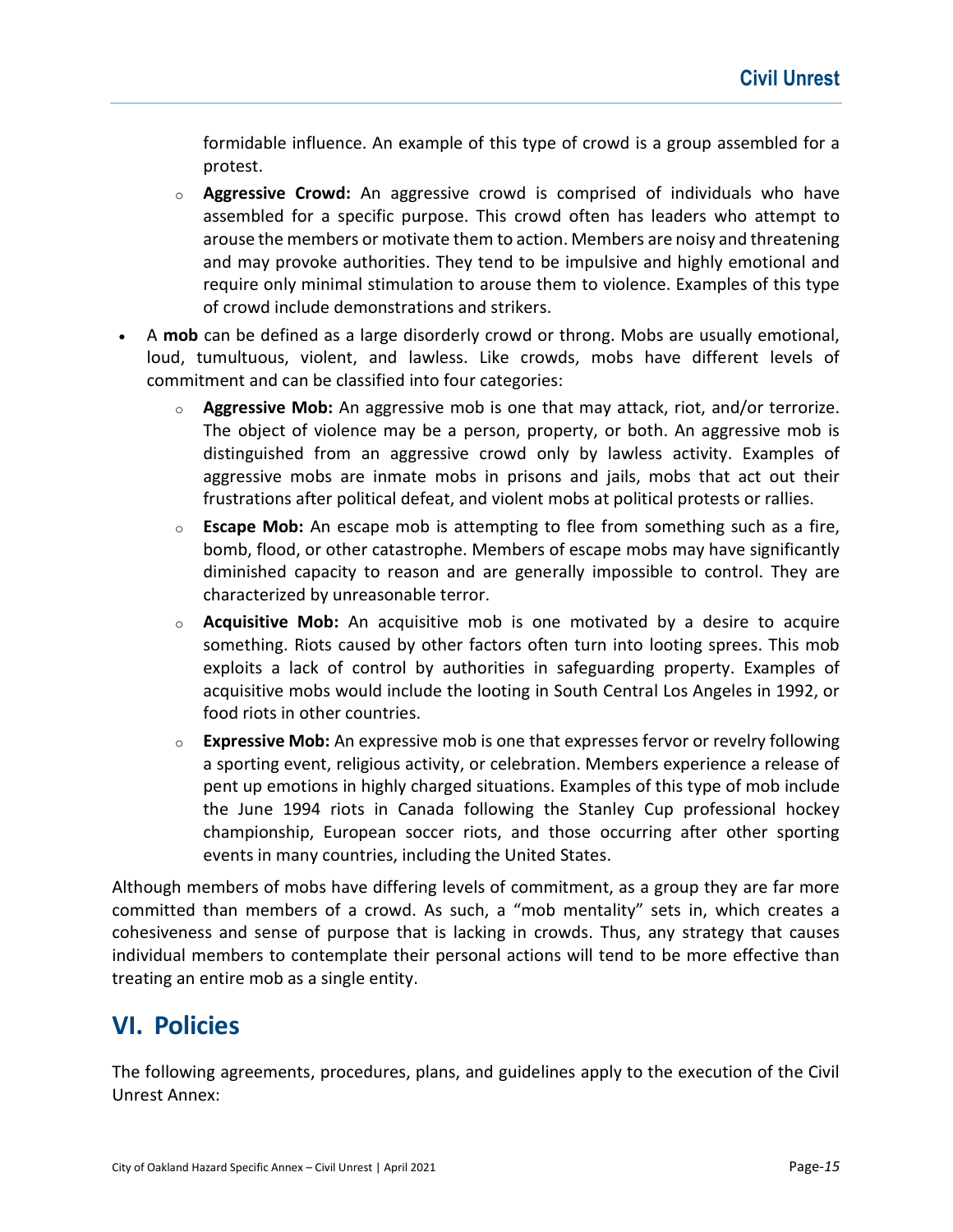### Civil Unrest

- The Civil Unrest Annex will assist in coordination with impacted departments without regard to race, color, national origin, religion, nationality, sex, age, disability, limited English proficiency, economic status, or sexual orientation.
- The City of Oakland will apply the appropriate level of direction and control to protect life, property, and vital facilities<sup>2</sup>.
- The City of Oakland will maintain public peace and order<sup>3</sup>.
- The City of Oakland will uphold constitutional rights of free speech and assembly while relying on the minimum use of physical force and authority required to address a crowd management or crowd control issue<sup>4</sup>.
- Unified Command shall be utilized in the event an incident requires multiagency response. The senior police commander shall be the Police Incident Commander (PIC) and shall be responsible for coordinating police activities and objectives with that of other agencies.

# VII.References

The following agreements, procedure, plans, and guidelines apply to the execution of the Civil Unrest Annex, in addition to references listed in the EOP and ESFs associated with this Annex:

- City of Oakland Emergency Operations Plan
- City of Oakland Police Department Training Bulletin III-G: Crowd Control and Crowd Management
- USNORTHCOM CONPLAN 2501-05, Defense Support of Civil Authorities
- Federal Civil Defense Act of 1950
- Military Support to Civil Authorities: The Role of the Department of Defense in Support of Homeland Defense
- Robert T. Stafford disaster relief and emergency assistance act (Public Law 93-288), as amended, 42 USC. 5121-5207, and related authorities

l

4 Ibid.

<sup>&</sup>lt;sup>2</sup> City of Oakland Police Department Training Bulletin III-G: Crowd Control and Crowd Management.

 $3$  Ibid.